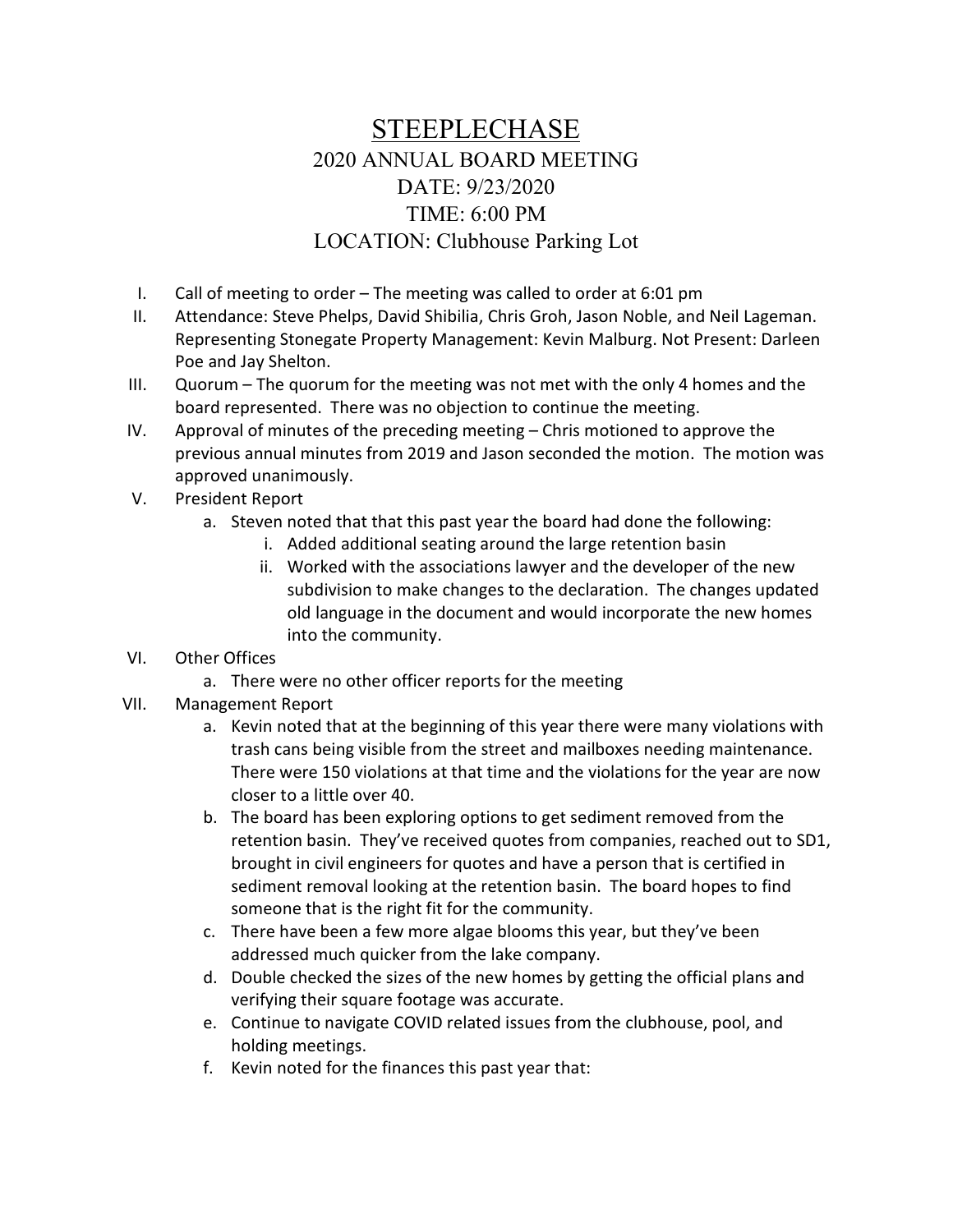- i. COVID had impacted clubhouse income negatively, but it also has meant less cleaning and not paying the clubhouse coordinator, so they are offsetting each other right now.
- ii. There is additional \$1,800 in income that has come in as homes in the new development have officially closed with the homeowners.
- iii. There is money that was set aside for clubhouse/pool repairs. Some of that will be used with the new gym door, but there will still be some savings there of about \$1,200.
- iv. There were additional expenses in the additional equipment purchased for the gym. These are not expenses that we anticipate continuing to see.
- v. We have a separate line item that was added for anything additional COVID related for budgeting in coming years. The additional cost of supplies has been around \$800.
- vi. The landscape contract says we are over 2,000 over, but we pay some of the contract in advance for a discount, so that will balance out to \$0.
- vii. We overspent by \$1,000 in additional landscaping
- viii. Legal fees are about 5k over right now due to all the extra work with monument and adding the new development to the association.
- ix. The pool contract is under, but we have not accounted for the additional month of September. There should be a small savings since there is about ten days not used in the contract.
- x. Last year the budget was for \$18,000 to be funded to the reserve, but this year we are trending to have over 42k in there.
- xi. Common Area maintenance which includes lake maintenance (trash pick up, trash removal, drain clean out, change out flags, tree removal, etc) the association is over by about \$2500 so far for the year.
- xii. Overall, there are some savings and loses, but the association is going to have enough savings to pay off the \$7,500 that was borrowed from the reserve to fund the end of 2019 operations.
- VIII. Questions of Homeowners
	- a. One homeowner brought up the idea of adding a plaque box around the flag at the monument. It could have information in it about why the flag is sometimes at half mast and be educational for residents/kids.
	- b. A resident asked about the progress of the walls and if they would be replaced which it could be a year or more before the area down there is ready for walls to go up. Right now the land is owned by the Davis's in and LLC. They are looking to sell the land and don't want to sell it with a monument or easement as a part of it and leave that up to the buyer. The association has also considered doing something of a monument within the community as well.
	- c. There was some conversation about the round a bout and the association knew it was going to be two lanes and might take up more of the current entry way into their subdivision than it would for triple crown.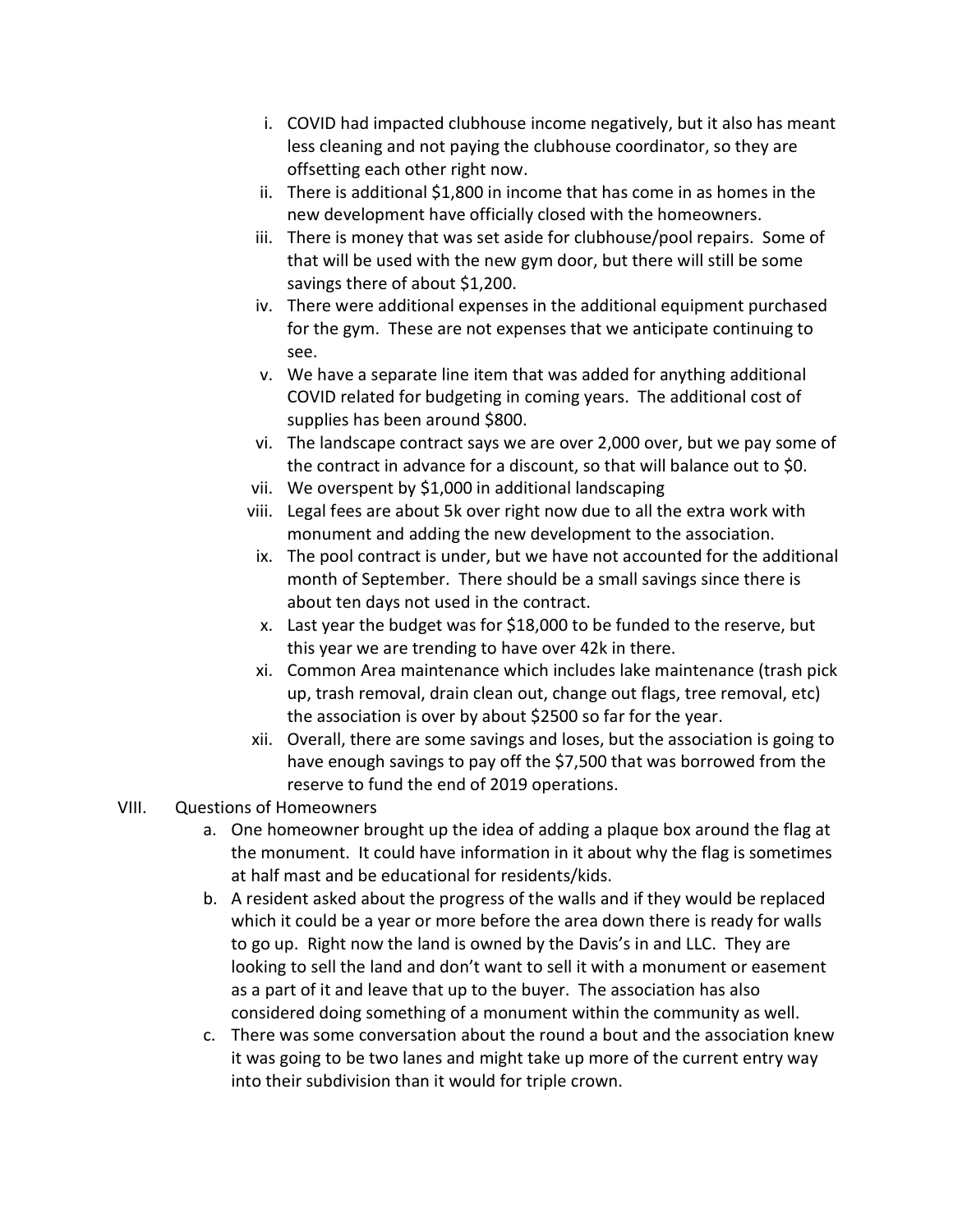- d. Street signs came up as a concern in the new development. There was an issue with the original installer not having insurance. The association asked Herb if they could buy the new signs from him and have someone else install it. Herb said he would ask him about it and if it would be possible.
- e. A couple of homeowners had concerns about weeds growing up around the retention basin, the Lake Doctors killing the weed banks, and an overpopulation of turtles and muskrats. The board said they would look into how to address the animals and ask Lake doctors about the banks.
- f. A homeowner noted that they had used Aquacide and it had worked really well in their previous community. Kevin looked into using Aquacide and Lake Doctors had said that if it was eating the leaves to the bottom of the lake like the owner described then they were most likely using more than the EPA allows to be put in water ways. An owner noted that the company was probably using what they got more money for using. Kevin noted that in the end if the association wanted to move away from the muck eater and use aquacide that would be an option.

## IX. Old business

- a. 3 dead trees by Sheffield and Wexford
	- i. Kevin noted that there were three dead trees brough up at Sheffield and Wexford. Those were removed and at the end of 2019 with exceeding the board waited to 2020 to do landscaping there. Currently there is one tree that did not make it and it is under warranty and should be replaced this fall.
- b. Fee increase
	- i. Kevin noted that there was a thorough discussion of fee increases and those were attached in the packets and are available in the minutes from last years annual meeting.
- c. Reserve Study
	- i. Kevin noted that the reserves study was brought up. Currently this year is looked at a funding year to bring up the reserves and then reserve projects are set to occur starting in 2021.
- X. New business
	- a. It was brought up that the there is a tree in the common area that is down but caught in another tree near the retention basin. A homeowner cleared out some of his land near this area and kids go back there and is concerned that it could break loose at some point and hurt the kids. Kevin said he would have Charlie Brown look into it and get it addressed.
- XI. Election of Board Members
	- a. Currently there are 4 openings and there is one member that is running for the position, Darlene Poe. Kevin opened the floor for nominations, but no one made any motions. Kevin asked that if members could also write down the names of any members they think would be a good fit for the board so the board could reach out to them. As no one motioned for a nomination to the board, the board will nominate any open positions for the board. Kevin